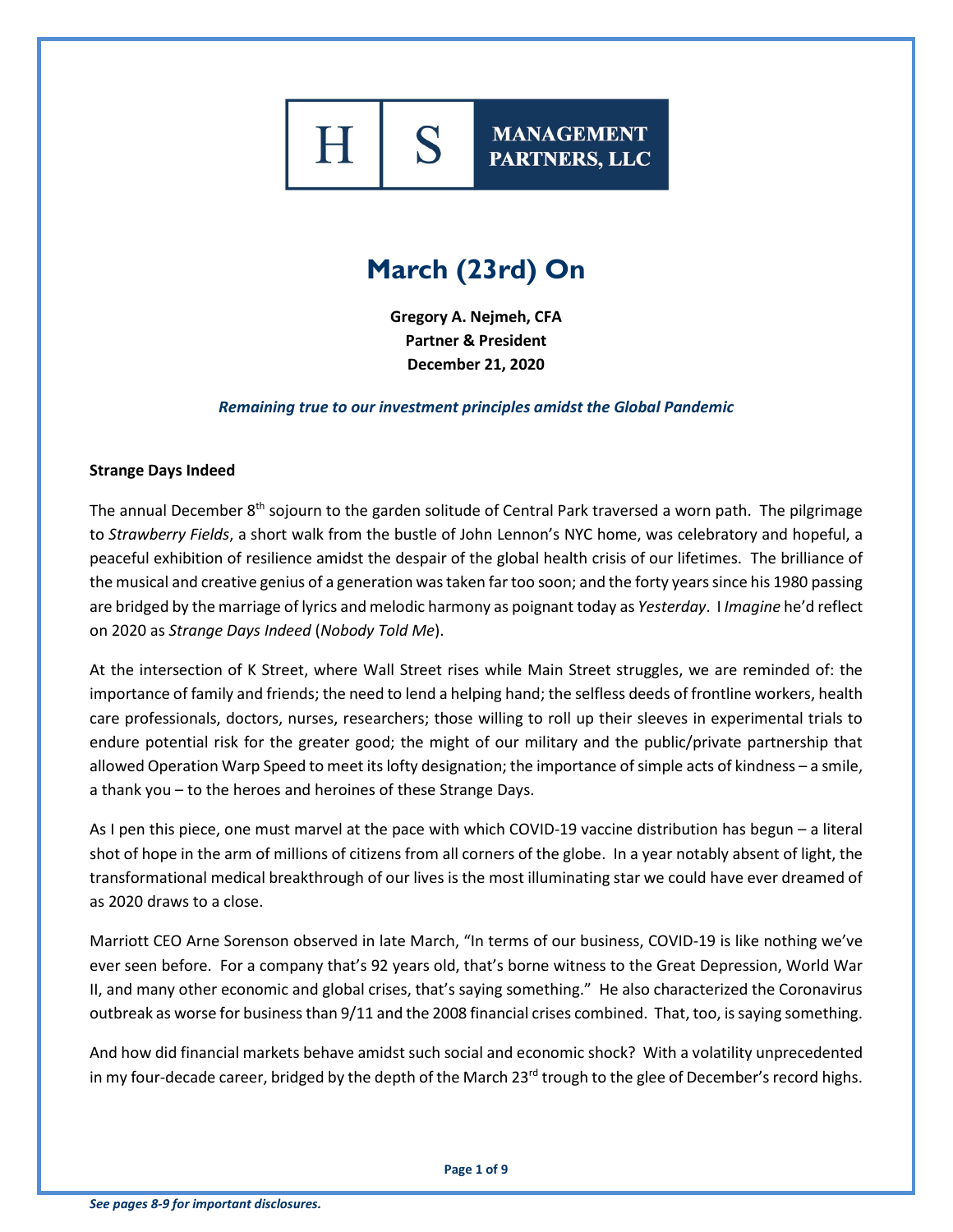On J.P. Morgan's 2<sup>nd</sup> Quarter 2020 earnings conference call, CEO Jamie Dimon offered his thoughts on the economic and market oddities we've witnessed:

*"So, and just to amplify, in the normal recession, unemployment goes up, delinquencies go up, charges go up, home prices go down, incomes go down, savings go down. None of that's true here. So it's just very peculiar times."*

The days of 2020 have been Strange Indeed, and the market has adopted a March On attitude breathtaking in scope and value creation.

### **Powell's Prescription: Liquidity as Elixir**

It is hard to describe the voraciousness with which markets tumbled in fear, only to inflect to extreme optimism in what seemed like the blink of an eye. March 23, 2020 and March 9, 2009 share a flash that ushered in the start of a material rebound in equity markets, a restoration of confidence, and, as markets lead economic activity, a harbinger of improving - albeit still fragile – macro realities.

While bear markets have traditionally averaged 20 months, the 2020 version was over in a bit more than one month (Table 1); bulls quickly rushed bears back to hibernation. The fall from an all-time high in mid-February to bear market territory one month later represented a very sharp decline, and the bear market was the briefest on record.

**Table 1**

|                       | Duration       |         | <b>S&amp;P 500 Bear Markets</b><br>End |        | <b>Start</b> |  |  |  |  |  |  |
|-----------------------|----------------|---------|----------------------------------------|--------|--------------|--|--|--|--|--|--|
| <b>Percent Change</b> | (Months)       | Price   | Date                                   | Price  | Date         |  |  |  |  |  |  |
| $-86.2%$              | 32             | 4.4     | 6/1/1932                               | 31.9   | 9/16/1929    |  |  |  |  |  |  |
| $-60.0%$              | 62             | 7.5     | 4/28/1942                              | 18.7   | 3/10/1937    |  |  |  |  |  |  |
| $-29.6%$              | 37             | 13.6    | 6/13/1949                              | 19.3   | 5/29/1946    |  |  |  |  |  |  |
| $-21.6%$              | 15             | 39.0    | 10/22/1957                             | 49.7   | 8/2/1956     |  |  |  |  |  |  |
| $-28.0%$              | 6              | 52.3    | 6/26/1962                              | 72.6   | 12/12/1961   |  |  |  |  |  |  |
| $-22.2%$              | Š              | 73.2    | 10/7/1966                              | 94.1   | 2/9/1966     |  |  |  |  |  |  |
| $-36.1%$              | 18             | 69.3    | 5/26/1970                              | 108.4  | 11/29/1968   |  |  |  |  |  |  |
| $-48.2%$              | 21             | 62.3    | 10/3/1974                              | 120.2  | 1/11/1973    |  |  |  |  |  |  |
| $-27.1%$              | 20             | 102.4   | 8/12/1982                              | 140.5  | 11/28/1980   |  |  |  |  |  |  |
| $-33.5%$              | 3              | 223.9   | 12/4/1987                              | 336.8  | 8/25/1987    |  |  |  |  |  |  |
| $-19.9%$              | $\overline{3}$ | 295.5   | 10/11/1990                             | 369.0  | 7/16/1990    |  |  |  |  |  |  |
| $-49.1%$              | 31             | 776.8   | 10/9/2002                              | 1527.5 | 3/24/2000    |  |  |  |  |  |  |
| $-56.8%$              | 17             | 676.5   | 3/9/2009                               | 1565.2 | 10/9/2007    |  |  |  |  |  |  |
| $-31.9%$              | 1              | 2304.9  | 3/20/2020                              | 3386.2 | 2/19/2020    |  |  |  |  |  |  |
| $-39.3%$              | 20             | Average |                                        |        |              |  |  |  |  |  |  |

BEAR MARKETS HISTORICALLY AVERAGE

Source: Used with permission of Strategas Research Partners.

The Treasury and the Federal Reserve responded to the global public health crisis with the equivalent of a financial stimulus antitoxin. Liquidity administered by a dramatic increase in the Fed balance sheet and U.S. deficits (see Charts 2 and 3) accompanied the \$2.2 Trillion CARES Act. The economic recovery, less ebullient than the financial market response, has nonetheless well surpassed the bleak 1Q forecasts for year-end unemployment and other measures of activity as we enter 2021.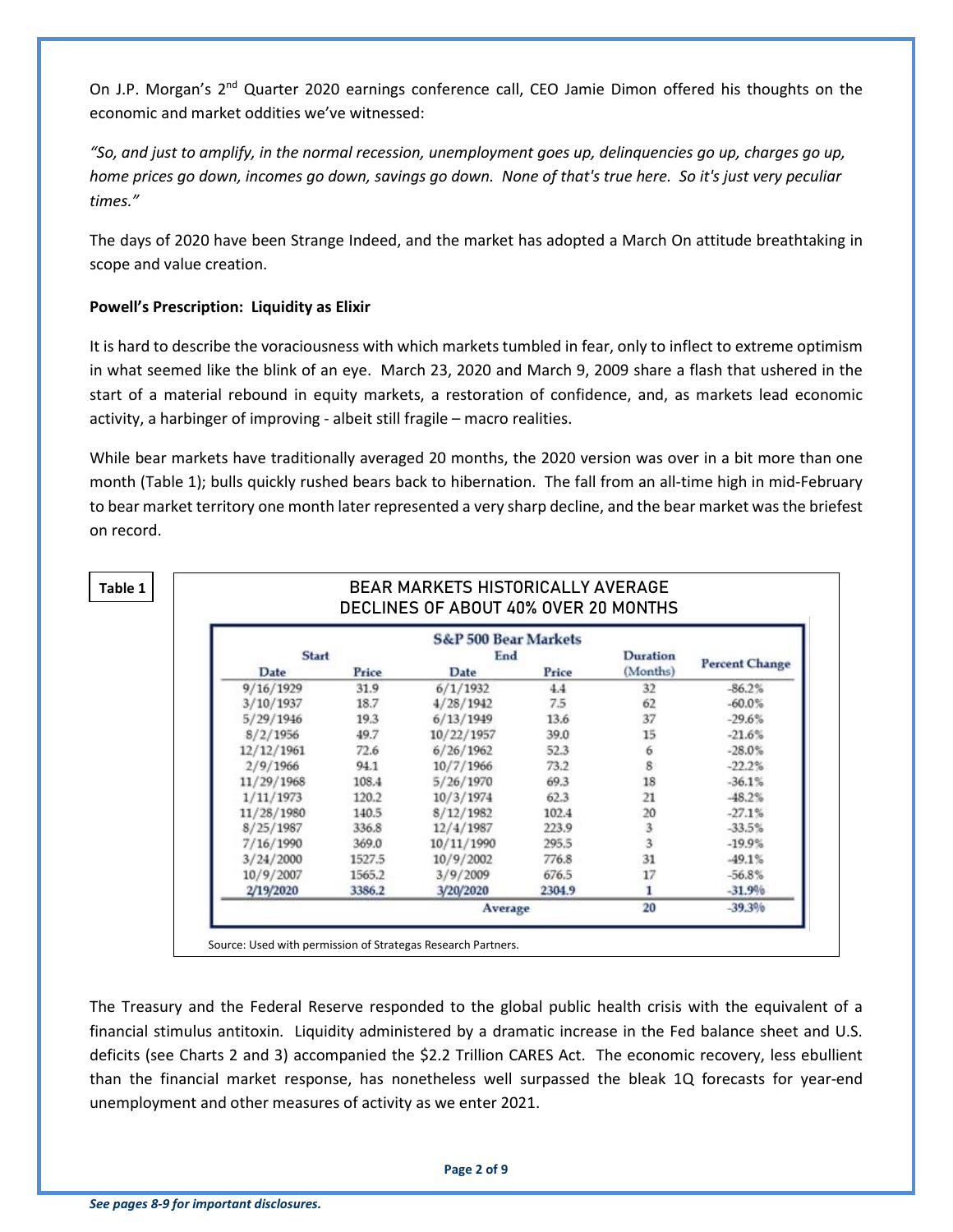

The fear gripping financial market participants found an old reliable friend in 10-year Treasuries, and the fortyyear punch bowl of ever cascading rates was spiked for yet another round (see Chart 4). With nearly \$18 trillion in negative yielding debt around the world, and negligible returns on fixed income instruments generally, the allocation of capital became less about unsavory alternatives and more about entering the field of play for the only game in town.

Johnson

1950

Nixon

1960

Reagan

1990

1980

Ford

1970

W. Bush

2010

2020

2000

Source: Used with permission of Strategas Research Partners.

1930

Hoover

1940

olidge

1920

20%

o% 1900 Taft Wils

1910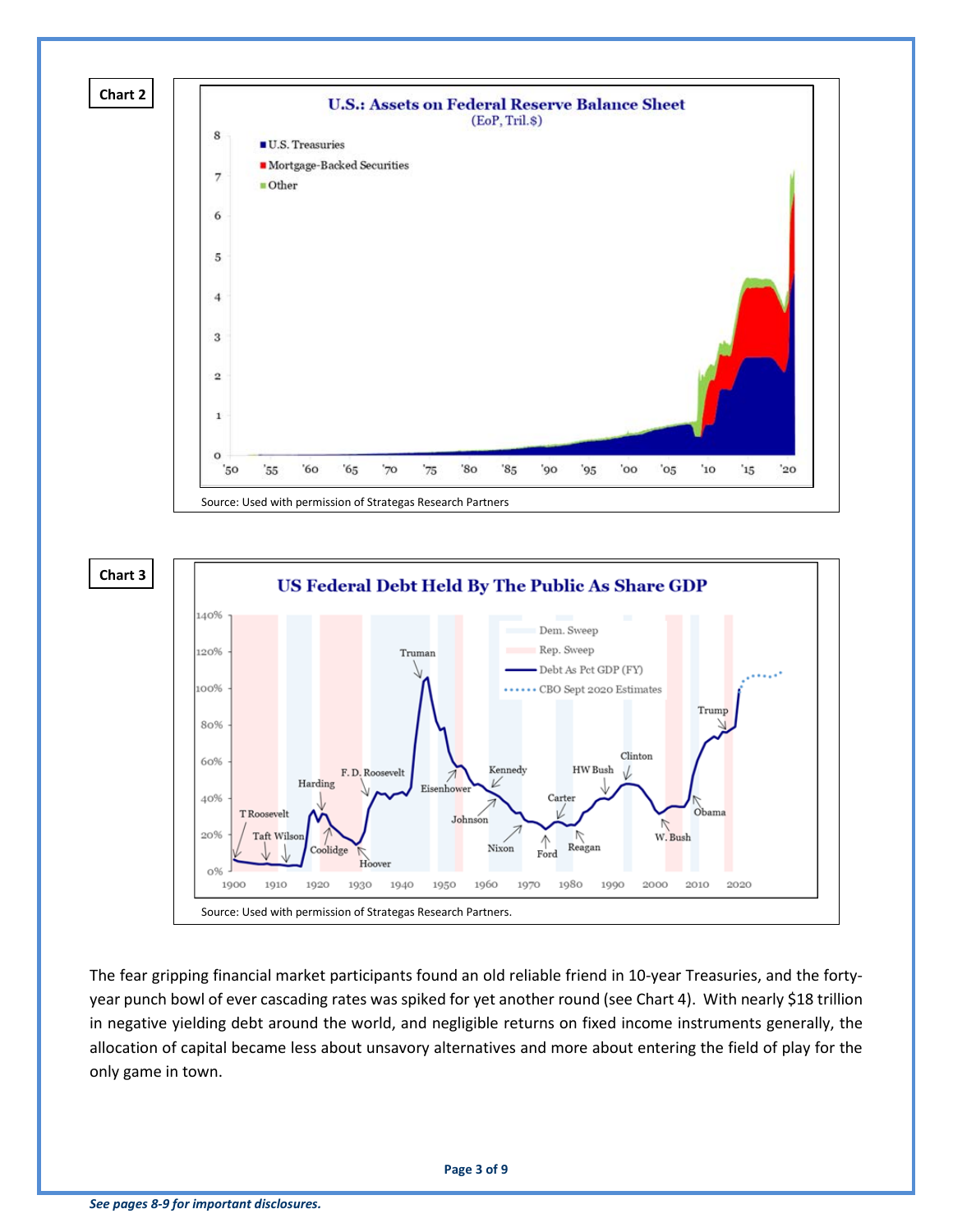

#### **The Only Game in Town**

So what was an investor to do? Go long equities, young lad!

And oh, how they listened, with a notable holiday cheer for tech. Over our shoulder, the set-up for tech was rather inviting: record low interest rates justified lofty future cash flow valuations; pristine balance sheets – in some cases with credit ratings above that of the U.S. government – allayed pervasive liquidity fears; the prospect of a pandemic induced, more growth deprived world colluded with record low rates to rationalize the ascension of tech PE's as growth scarcity became more richly prized; and the amplification of remote work, virtual education, self-directed wellness, prepared/grocery residential food delivery, telemedicine, e-commerce and more were behavioral human adaptations that only massively scalable platforms could accommodate.

Chart 5 captures the astonishing rise in capital directed at an increasingly narrow collection of businesses.

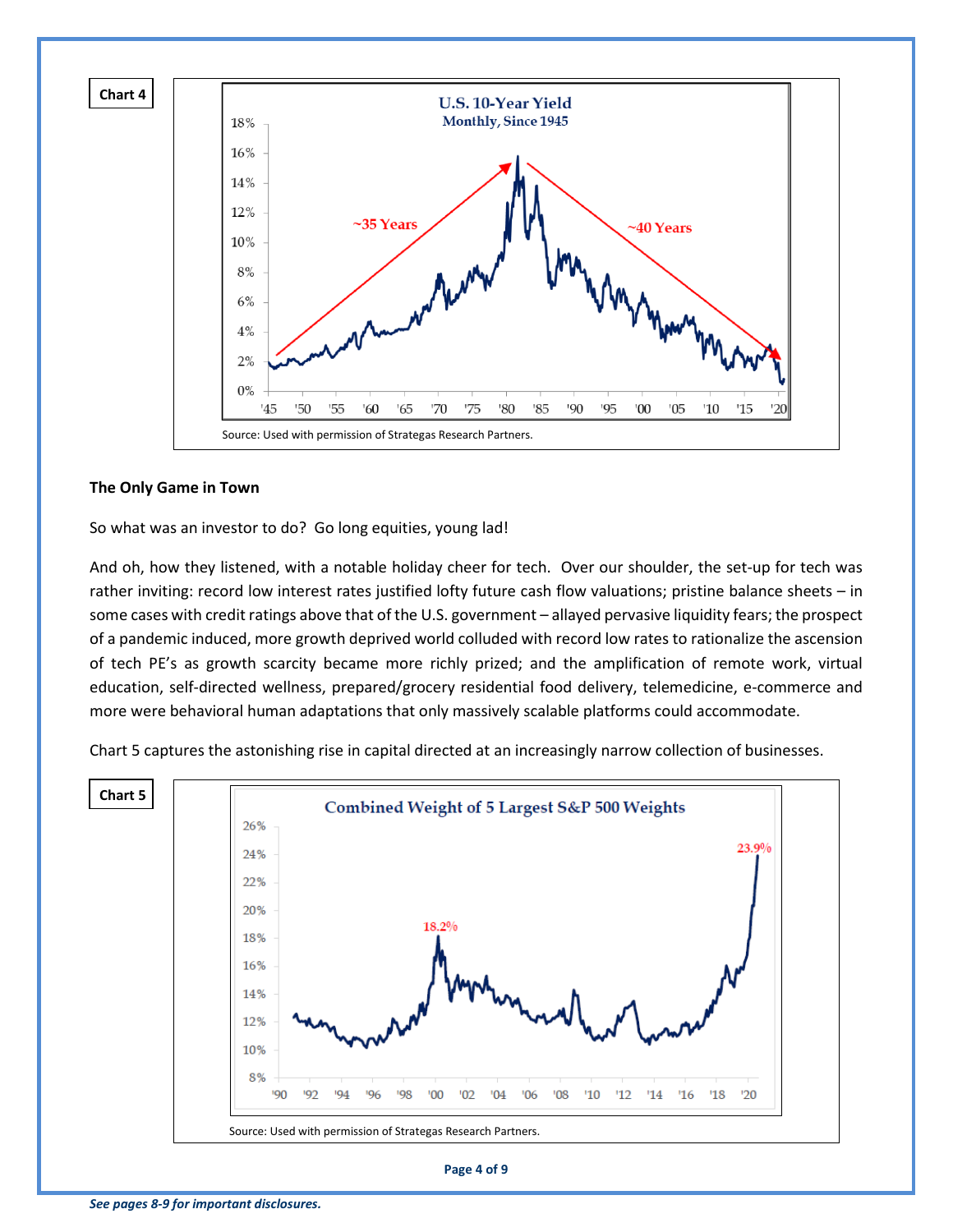The largest capitalization equities now occupy a perch one-third higher as a percentage of the S&P 500 (~24% vs. 18%) than existed at the apex of the dot-com bubble. A certain irrational exuberance has also lined the coffers of newly minted public companies, as evidenced by the record pace of IPOs, including SPACs (Chart 6). Cheap money, weak investment alternatives and the perfect storm of business model attributes to satisfy radical shifts in how commerce is conducted in a public health crisis have proven to be big tech elixir.



#### **Navigating With No Historic Financial Market GPS**

The year has also been one of difficult choices, and duality has become manifest in bimodal behavior. Bimodalism not only sadly exists on K Street; this or that has become a narrative destination on a 2020 journey with waypoints yay or nay – no rest stop at perhaps. It's buy or sell – no holds allowed. Such thinking permeated much of society – mask/no mask, open/close, urban/suburban, blue/red – and financial markets in 2020: stay at home stocks vs. return to work, tech vs. everything else, cyclicals vs. defensive positioning, bitcoin loved/bitcoin loathed. We do not subscribe to such linear outcomes, finding opportunities on both the buy and sell side from the prevailing narrative. HSMP took advantage to invest in what we believe are good businesses at compelling valuations; the left behind patrons who did not fit neatly into the bimodal conversation. Our activity could be summarized in three phases: balance sheet centric at the recognition of the crisis; positioning to identify businesses that could operate in a climate of pandemic influenced sub-par global economic growth; and a realization that certain behavioral changes are likely to persist long after society is widely inoculated, and that certain companies had become more sustainably relevant as a consequence. (See Phases dated June 5, 2020 and Third Quarter Investment Perspective dated October 8, 2020.)

The changes made effectively enhanced the quality of client portfolios and yielded two primary benefits. Compared with our positioning early in the year, a higher percentage of companies populating client portfolios have maintained or issued guidance, maintained and/or raised dividends, and in some cases maintained or resumed share repurchases. And we believe we have managed to enhance the portfolio while not being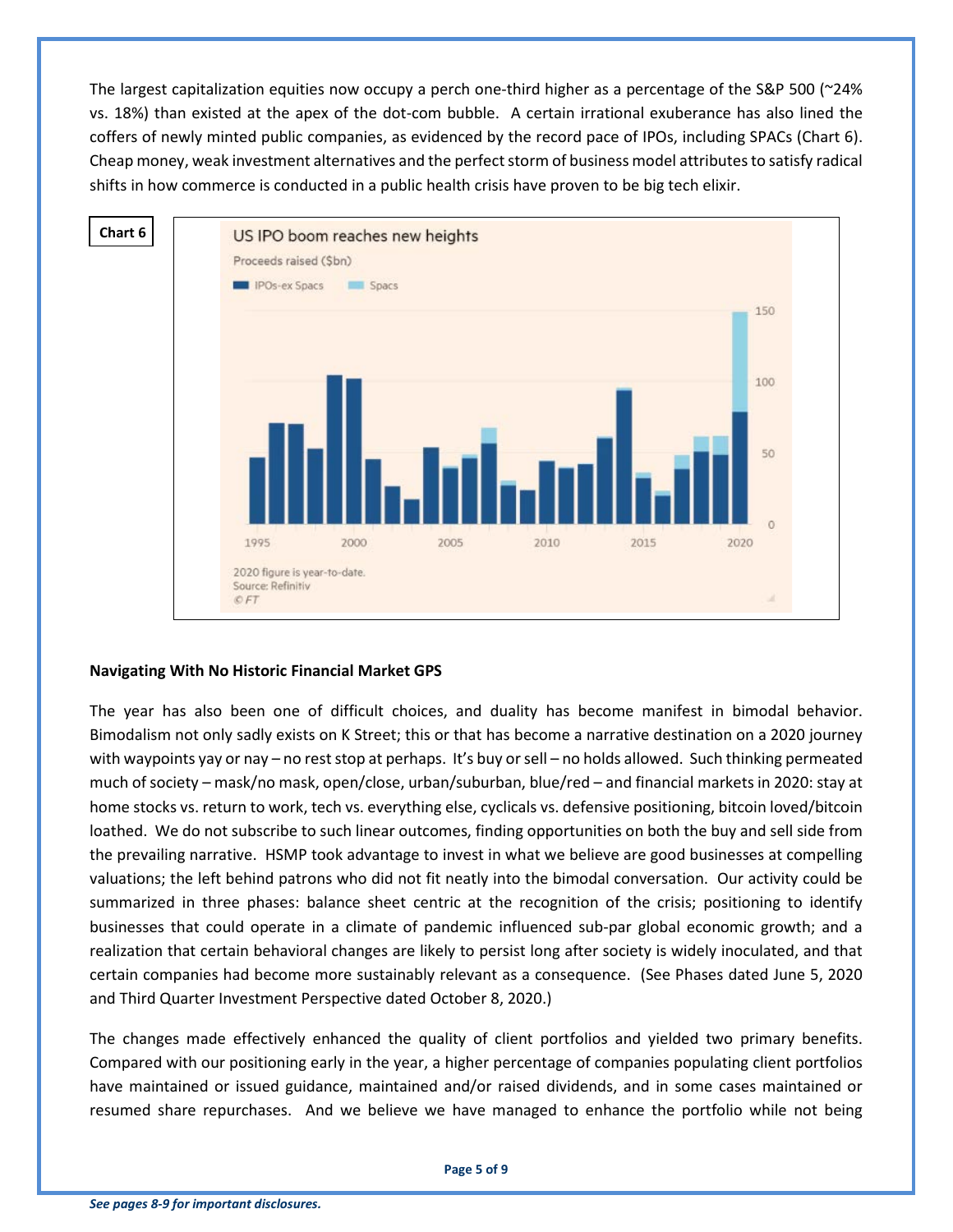extended from a valuation perspective. Our work has also wrought the prospect of portfolio earnings in 2021 comfortably exceeding that which were realized pre-pandemic in 2019 (see Table 7).

| Table 7 | <b>Aggregate Portfolio EPS &amp; Valuation Analysis</b> |                                         |      |                 |              |                |       |  |  |  |
|---------|---------------------------------------------------------|-----------------------------------------|------|-----------------|--------------|----------------|-------|--|--|--|
|         |                                                         |                                         | 2019 | Y/Y<br>% Change | <b>2020E</b> | $Y/Y$ % Change | 2021E |  |  |  |
|         |                                                         | <b>Indexed EPS</b>                      | 100  | $+4.2%$         | 104          | $+16.7%$       | 122   |  |  |  |
|         |                                                         | P/E Ratio                               | 25.9 |                 | 24.8         |                | 21.3  |  |  |  |
|         |                                                         | Based on HSMP estimates as of 11/30/20. |      |                 |              |                |       |  |  |  |

#### **Now and Then: Recency Bias and the Body of Work**

The HSMP investment tagline "investment styles ebb and flow…fundamentals never go out of favor" is one that has served our clients well. The fundamentals of identifying quality businesses, of assembling those businesses into a concentrated portfolio with advancing earnings and cash flows, and the fundamental precepts of maintaining a valuation discipline are principles to which we adhere in managing client assets. All elements of our investment discipline matter, and our valuation resolve has become perhaps more the object of our affection as the market has taken a somewhat indiscriminate, cavalier view of the same, capitalizing future cash flows – some far out on the horizon, if realizable at all – at exceedingly high rates.

Compartmentalizing our performance history offers some perspective. Our long-term body of work prepandemic (4/1/07-12/31/19) as compared to our year-to-date performance offers a useful construct in what has certainly been the most bizarre year of my investment career. Table 8 highlights the two intervals, exhibiting the HSMP Composite performance together with the factors most influential during each period.

| <b>Factor</b>               | <b>Ticker</b>         | $4/1/2007 -$ | $4/1/2007 -$<br>12/31/2019 12/31/2019<br><b>Cumulative Annualized Factor</b> |                             | <b>Ticker</b>         | $1/1/2020 -$<br>11/30/2020 |
|-----------------------------|-----------------------|--------------|------------------------------------------------------------------------------|-----------------------------|-----------------------|----------------------------|
| <b>HSMP Composite (net)</b> |                       | 348.5%       | 12.5%                                                                        | Volatility                  | <b>BCSUVOLL Index</b> | 46.1%                      |
| Russell 1000 Growth         |                       | 284.9%       | 11.2%                                                                        | <b>I</b> Growth             | <b>BCSUGRWL Index</b> | 35.3%                      |
| <b>Quality</b>              | <b>BCSUQLTL Index</b> | 278.1%       |                                                                              | Russell 1000 Growth         |                       | 32.4%                      |
| Size                        | <b>BCSUSIZL Index</b> | 212.3%       |                                                                              | Momentum                    | <b>BCSUMMTL Index</b> | 32.0%                      |
| IS&P 500                    |                       | 197.9%       | 8.9%                                                                         | <b>Ouality</b>              | <b>BCSUQLTL Index</b> | 15.9%                      |
| <b>Momentum</b>             | <b>BCSUMMTL Index</b> | 157.7%       |                                                                              | S&P 500                     |                       | 14.0%                      |
| <b>Value</b>                | <b>BCSUVALL Index</b> | 154.5%       |                                                                              | Size                        | <b>BCSUSIZL Index</b> | 12.3%                      |
| lGrowth                     | <b>BCSUGRWL Index</b> | 135.6%       |                                                                              | <b>HSMP Composite (net)</b> |                       | 11.9%                      |
| Volatility                  | <b>BCSUVOLL Index</b> | 111.7%       |                                                                              | Value                       | <b>BCSUVALL Index</b> | -14.4%                     |

arclays, Bloomberg. HSMP Composite performance results are net-c dividends and other earnings. Past performance is not indicative of future results. See pages 8-9 for additional information.

As long-term clients know, our focus is on delivering positive absolute returns and for such absolute returns to yield positive relative returns over time. We take a benchmark agnostic approach (for more, see "Means to an

**Page 6 of 9**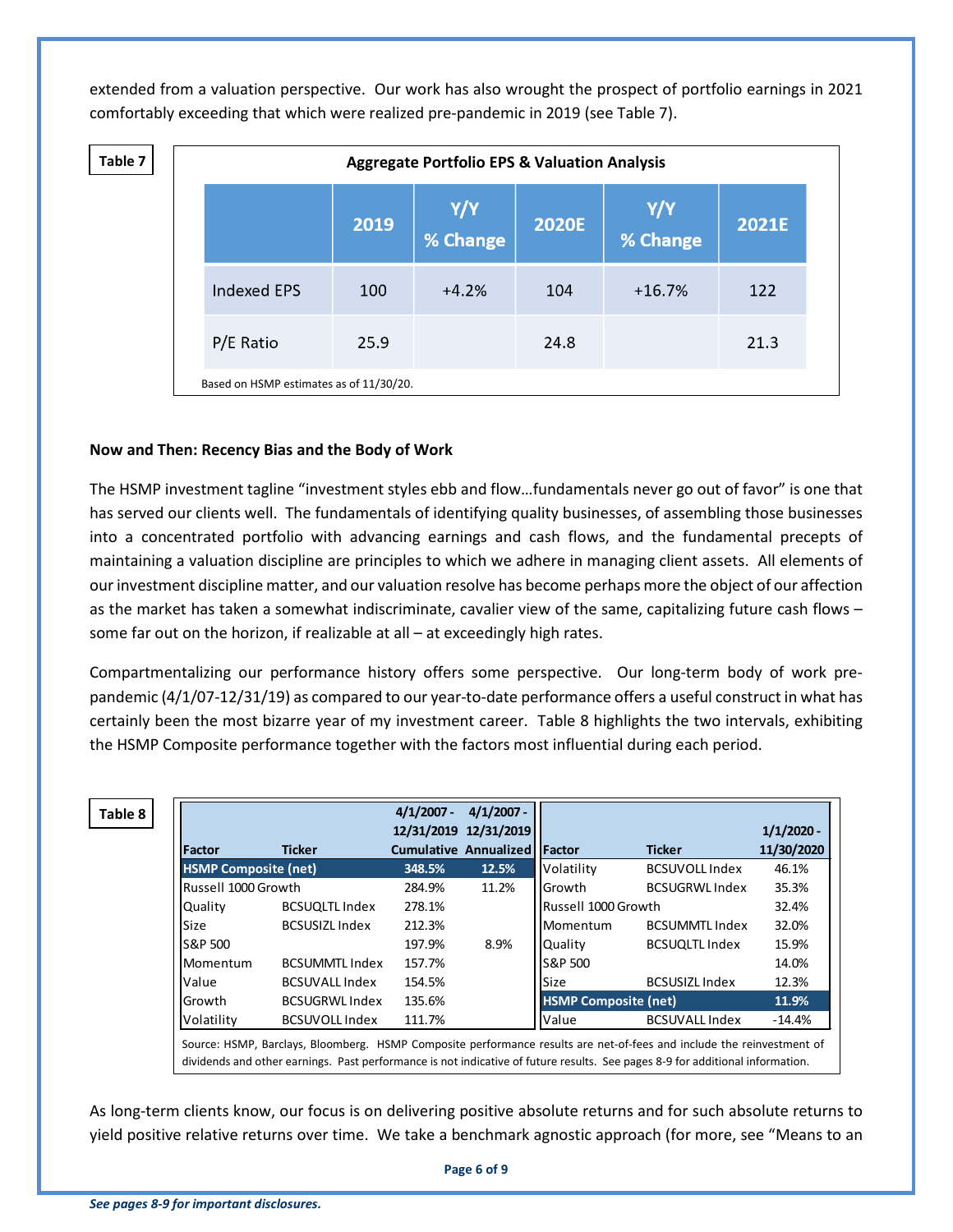End" dated 12/11/2019). As shown, our body of work over the first 51 quarters of our existence – just shy of 13 years – produced attractive absolute and relative returns. Hard work, prudent portfolio management, and a dose of good fortune were constant companions, and the "factors" that mattered to investors were the same time-honored standards core in our investment process: quality and size mattered most, and value closely followed momentum (not a game we play) over that long duration. The eleven months of 2020 through November – with as short a bear market as has ever been realized and a pandemic influenced, liquidity fueled burst of tech enthusiasm – saw an embrace of volatility, growth and momentum. Quality was only one-third as important as was volatility, and size and value trailed, with value actually a negative factor in the year-to-date series.

Noteworthy is that HSMP's year-to-date performance has been consistent with the approximate 12% per annum return we'd demonstrated in the first thirteen years of our existence; the outlier returns this year relative to history were exhibited by the indices. The year 2020 has been anomalousin many, many ways, and we recognize there will be stretches – sometimes long, always painful – when what we prize as investors is eroded by the tide of sentiment rolling ashore. The shifting sands do not suggest to us that the principles upon which we invest have been legislated away or are no longer important. What have you done for me lately is a hard-wire reaction of human nature, often leading in our profession to positive asset flows as capital chases the hot hand with the best year-to-date return. The hare has enjoyed a banner year with a sprint in record time. We quite like the tortoise shell and appreciate marathons can only be completed with the proper pace.

#### **All I Want is the Truth**

In the end, our relationship with clients is a partnership wherein we forge a covenant to operate in a manner consistent with our pledge; we do what we say we'll do in managing clients' scarce capital. That is our truth – to abide by the oath of principles upon which clients selected us. The social media obsessed and politically divisive world in which we live does in some corners succeed in rendering truth a theorem. Our way of processing facts can't wrap itself around such cerebral novelty – ahem, frivolity. As John Lennon implored, "All I Want is the Truth…Just Gimme Some Truth." Words to live by.

From all HSMP team members to all of you, the truth is we want to extend our sincerest appreciation for the trust and confidence you've shown in us. Our very best wishes for a Happy and Healthy Holiday Season and a better tomorrow.

A special thank you to essential workers far and wide, up and down the line. You are agents of hope and an inspiration to us all.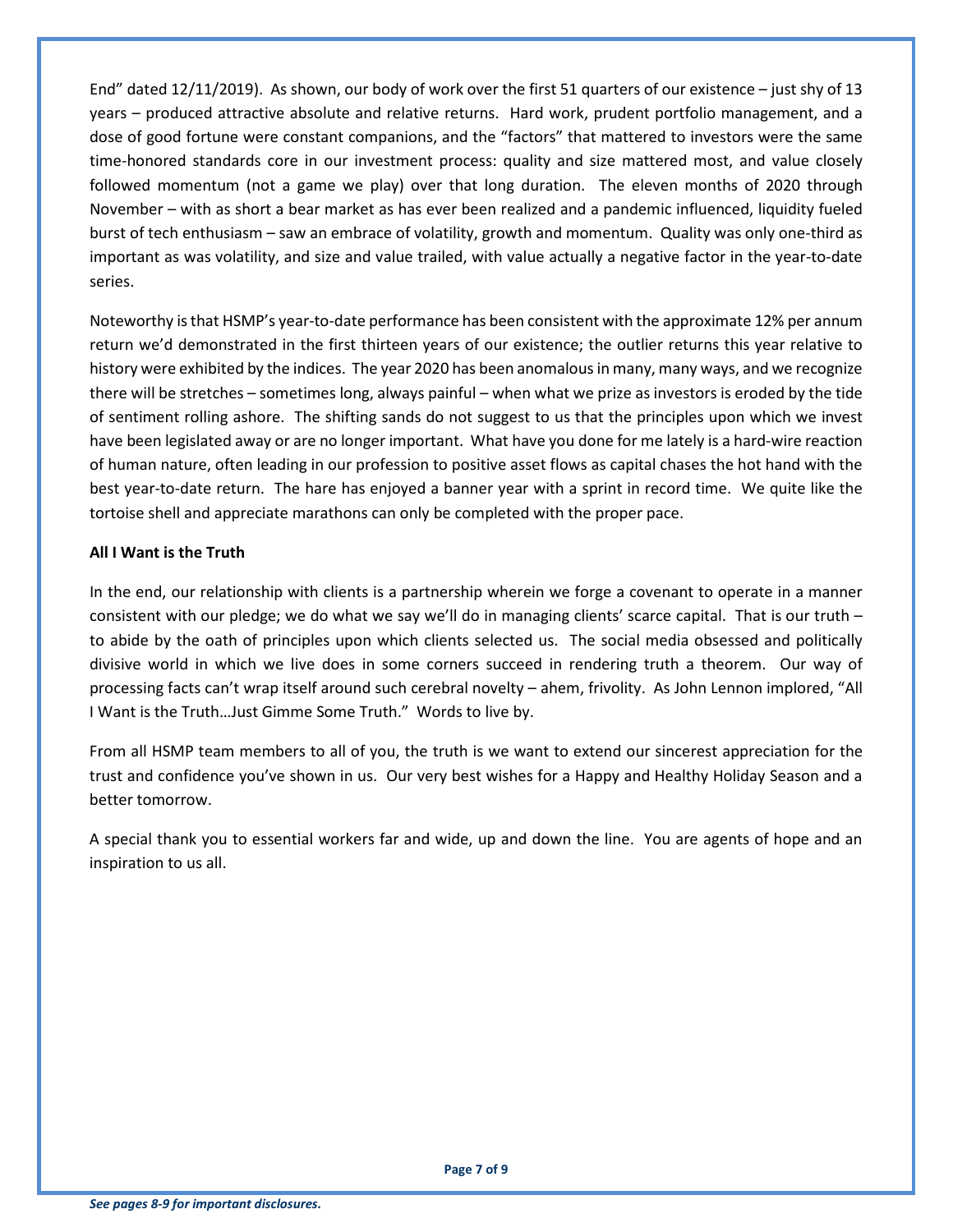#### **GIPS DisclosureHS Management Partners, LLC Concentrated Quality Growth Composite Annual Disclosure Presentation**

|             | <b>Firm</b>                 |                                      | <b>Composite</b>             | <b>Performance Results</b> |             |                      |                        |                                             | <b>3-Year Annualized Std Deviation</b> |                      |                        |
|-------------|-----------------------------|--------------------------------------|------------------------------|----------------------------|-------------|----------------------|------------------------|---------------------------------------------|----------------------------------------|----------------------|------------------------|
| Year<br>End | <b>Assets</b><br>(millions) | <b>Assets</b><br>(USD)<br>(millions) | Number of<br><b>Accounts</b> |                            | Composite   |                      | <b>Russell</b>         | Composite<br><b>Dispersion</b><br>(Std Dev) | Composite<br><b>Gross</b>              | S&P 500 <sup>®</sup> | <b>Russell</b>         |
|             |                             |                                      |                              | <b>Gross</b>               | <b>Net</b>  | S&P 500 <sup>®</sup> | $1000^\circ$<br>Growth |                                             |                                        |                      | $1000^\circ$<br>Growth |
| 3Q20        | 3,257                       | 3,134                                | 282                          | 9.69%                      | 9.50%       | 8.93%                | 13.22%                 | 0.15                                        | 18.84                                  | 17.49                | 18.78                  |
| 2Q20        | 3.186                       | 3.042                                | 287                          | 23.54%                     | 23.31%      | 20.54%               | 27.84%                 | 0.11                                        | 18.64                                  | 16.71                | 17.40                  |
| 1Q20        | 2,674                       | 2,602                                | 292                          | $-24.29%$                  | $-24.42%$   | $-19.60%$            | $-14.10%$              | 0.28                                        | 16.56                                  | 15.00                | 15.19                  |
| 2019        | 3,566                       | 3,478                                | 280                          | 38.12%                     | 37.13%      | 31.49%               | 36.39%                 | 1.13                                        | 11.29                                  | 11.93                | 13.07                  |
| 2018        | 3.145                       | 2.967                                | 259                          | $-4.42%$                   | $-5.07%$    | $-4.38%$             | $-1.51%$               | .28                                         | 10.04                                  | 10.80                | 12.12                  |
| 2017        | 4.028                       | 3.840                                | 236                          | 33.87%                     | 33.06%      | 21.83%               | 30.21%                 | .46                                         | 9.61                                   | 9.92                 | 10.54                  |
| 2016        | 3,446                       | 3,269                                | 199                          | 6.92%                      | 6.25%       | 11.96%               | 7.08%                  | .10                                         | 10.72                                  | 10.59                | 11.15                  |
| 2015        | 3.143                       | 3,014                                | 176                          | 3.94%                      | 3.32%       | 1.38%                | 5.67%                  | .81                                         | 11.03                                  | 10.48                | 10.70                  |
| 2014        | 3,295                       | 3,193                                | 148                          | 13.06%                     | 12.39%      | 13.69%               | 13.05%                 | .26                                         | 9.85                                   | 8.98                 | 9.59                   |
| 2013        | 2,392                       | 2,298                                | 136                          | 31.76%                     | 31.04%      | 32.39%               | 33.48%                 | .09                                         | 12.26                                  | 11.94                | 12.18                  |
| 2012        | 1,622                       | 1,616                                | 94                           | 28.86%                     | 28.16%      | 16.00%               | 15.26%                 | .15                                         | 13.82                                  | 15.09                | 15.66                  |
| 2011        | 884                         | 880                                  | 72                           | 5.55%                      | 5.00%       | 2.11%                | 2.64%                  | .11                                         | 15.81                                  | 18.70                | 17.76                  |
| 2010        | 531                         | 528                                  | 46                           | 17.13%                     | 16.44%      | 15.06%               | 16.71%                 | .28                                         | 19.54                                  | 21.85                | 22.11                  |
| 2009        | 292                         | 290                                  | 32                           | 35.91%                     | 35.06%      | 26.46%               | 37.21%                 | .33                                         |                                        |                      |                        |
| 2008 **     | 172                         | 152                                  | 27                           | (34.49%)                   | $(34.80\%)$ | $(37.00\%)$          | (38.44%)               | <b>N.A.</b>                                 |                                        |                      |                        |
| 2007*       |                             | 6                                    | 5 or fewer                   | 16.84%                     | 16.08%      | 4.83%                | 10.51%                 | <b>N.A.</b>                                 |                                        |                      |                        |

\* Performance shown for 2007 is from April 1, 2007 through December 31, 2007.

\*\* HS Management Partners, LLC charges its fees quarterly in arrears and therefore no significant fees were charged to client accounts in the first quarter of 2008. Had a modeled fee of 0.90% per annun been applied, the net of fee return for the first quarter of 2008 would be (10.82%).

N.A. - Information is not statistically meaningful due to an insufficient number of portfolios (5 or fewer) in the Composite for the entire year.

The HS Management Partners Concentrated Quality Growth Composite includes all fully discretionary, actively managed, fee paying accounts which employ our style of investing in 20-25 quality growth businesses. These accounts must have a market value exceeding \$500,000 at the time of initial inclusion in the Composite and have a market value exceeding \$300,000 to maintain inclusion.

Accounts that have contributions/withdrawals of greater than 10% of their market value (at the time of the cash flow) shall be excluded from Composite membership. Accounts that are not actively managed according to the intended strategy are excluded at the end of the last full day in which they last met the inclusion criteria. Accounts are reinstated into the Composite on the first day after the account again meets our inclusion criteria. Prior to April 1, 2009, our inclusion and exclusion criteria were applied on a monthly basis, rather than daily. Additional information regarding the treatment of significant cash flows is available upon request. Also available upon request are policies for valuing portfolios, calculating performance, and preparing compliant presentations.

For benchmark purposes, the Composite is compared to the S&P 500° and Russell 1000° Growth indices, however, the Composite may contain securities not represented in either or both indices. The HS Management Partners Concentrated Quality Growth Composite was created January 1, 2008. Prior to January 1, 2008 the accounts in the Composite were non-fee paying individual accounts managed by Harry Segalas in accordance with HS Management Partners' investment policies, becoming HS Management Partners accounts in December 2007. Prior to July 1, 2011, the HS Management Partners Concentrated Quality Growth Composite was known as the HS Management Partners Concentrated Growth Composite.

The Composite Dispersion presented is an asset-weighted standard deviation calculated using gross performance results for accounts included within the Composite for the entire period.

HS Management Partners, LLC claims compliance with the Global Investment Performance Standards (GIPS®) and has prepared and presented this report in compliance with the GIPS® standards. HS Management Partners, LLC has been independently verified for the period January 1, 2008 through September 30, 2020. Verification assesses whether (1) the Firm has complied with all the composite construction requirements of the GIPS® standards on a firm-wide basis and (2) the Firm's policies and procedures are designed to calculate and present performance in compliance with the GIPS® standards. The Concentrated Quality Growth Composite has been examined for the period January 1, 2008 through September 30, 2020. The verification and performance examination reports are available upon request.

The performance track record from April 1, 2007 through December 31, 2007 has been examined by Ashland Partners & Company, LLP and meets the portability requirements of the GIPS® standards. A copy of their report is available upon request.

HS Management Partners, LLC is an independent SEC registered investment advisor (SEC registration does not imply a certain level of skill or training). The Firm maintains a complete list and description of composites, which is available upon request. Results are based on fully discretionary accounts under management, including those accounts no longer with the Firm. Past performance is not indicative of future results.

The U.S. Dollar is the currency used to express performance. When international ordinary shares or ADRs are held in portfolios in the Composite, performance is shown net of foreign withholding taxes. Returns are presented gross and net of management fees and include the reinvestment of all income. Net of fee performance was calculated using actual management fees. Prior to January 1, 2008, a representative fee of 0.90% annually was applied to the individual accounts in the Composite managed by Harry Segalas. Additional information regarding the policies for calculating and reporting returns is available upon request. Policies governing compliance with the GIPS® Standards were followed in establishing HS Management Partners' performance record and the accounts to be included therein. In that regard, certain individual accounts managed by Harry Segalas were excluded from the Composite because of material differences in the management style of those accounts and HS Management Partners' investment policies. The GIPS® standards were applied retroactively for the purposes of computing 2007 performance, and are being applied prospectively in a consistent manner

Investment advisory fees are charged as a percentage of on an account's assets under management. The annual fee schedule for accounts that are at least \$10 million under management is as follows: 0.90% on first \$25 million, 0.70% on next \$25 million and 0.50% on the balance. Accounts below \$10 million pay the greater of 1% or \$10,000. Actual investment advisory fees may deviate from the above fee schedule at the Firm's sole discretion. Please refer to our Form ADV for more information related to our fees.